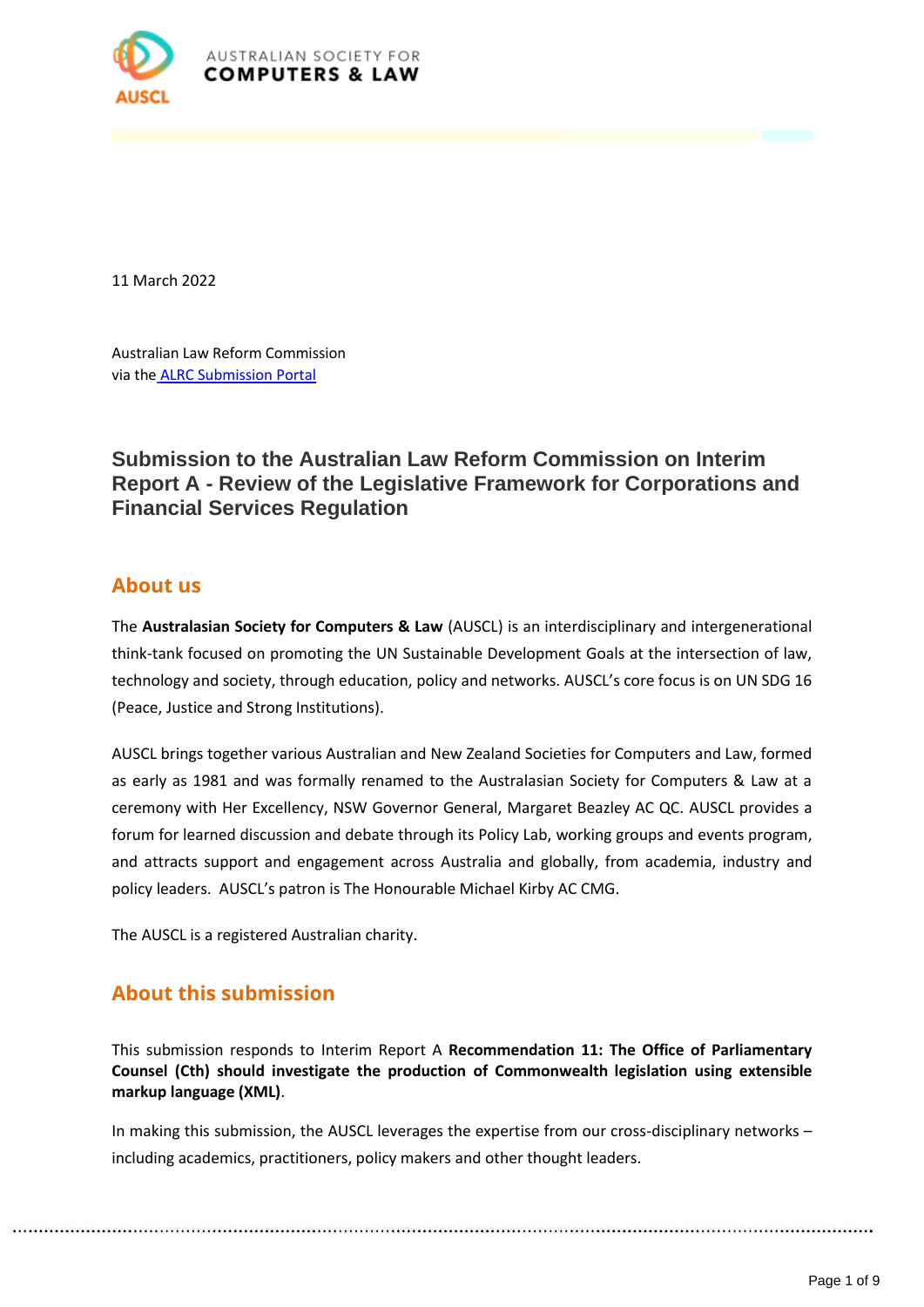Our key contextual observations are:

- 1. There is a pressing need to close the gap between policy intent and outcome.
- 2. The future is digital. Now is the time to better leverage technology to achieve policy objectives in financial services as well as other areas of law and regulation.
- 3. By prioritising digitisation, the Government can accelerate achievement of UN SDG 16, encouraging greater transparency, accountability, access to justice and a reduction in the complexity of legislation and compliance activities.

## **Toward a digitally enabled/data driven approach to legislation**

Recent inquiries and Royal Commissions illustrate the clear disconnect between the intent of Parliament and regulators and the outcomes we are seeing in society. This has led to a governance paradox - enterprises are unable to maintain compliance with the new legislation and society feels the impact.

These issues compound over time, as new policy amendments are tacked on to existing legislation, with concepts often defined narrowly to address the particular issue at hand and then becoming out of date. Political intervention and interplay between ministers, departments and regulators can lead to overly detailed legislation that cannot be changed easily.

*The drivers of legislative complexity are not likely to go away.*

The issue of complexity and sub-optimal design is evident in many pieces of financial services legislation, such as the *Superannuation Industry Supervision Act 1993*, which has also been subjected to many complex amendments over the years.

**AUSCL submits that the drivers of legislative complexity are not unique to the Corporations Act nor are they likely to go away.** New solutions must be found. The ALRC Review is a unique opportunity to embrace digital transformation and address the challenges inherent in the historical approach to design and drafting of regulation.

## **Building blocks are in place to leverage technology**

The basic problem statement the ALRC has identified is that "*[a]s a result of numerous ad hoc amendments over the past 20 years, several parts and divisions of Chapter 7 of the Corporations Act have lost much of their thematic consistency."* (p. 424). Yet concepts such as 'thematic consistency' are literary constructs. **Conceptualising legislation as more like "structured data" and less like literature, will reduce regulatory complexity and inconsistency.**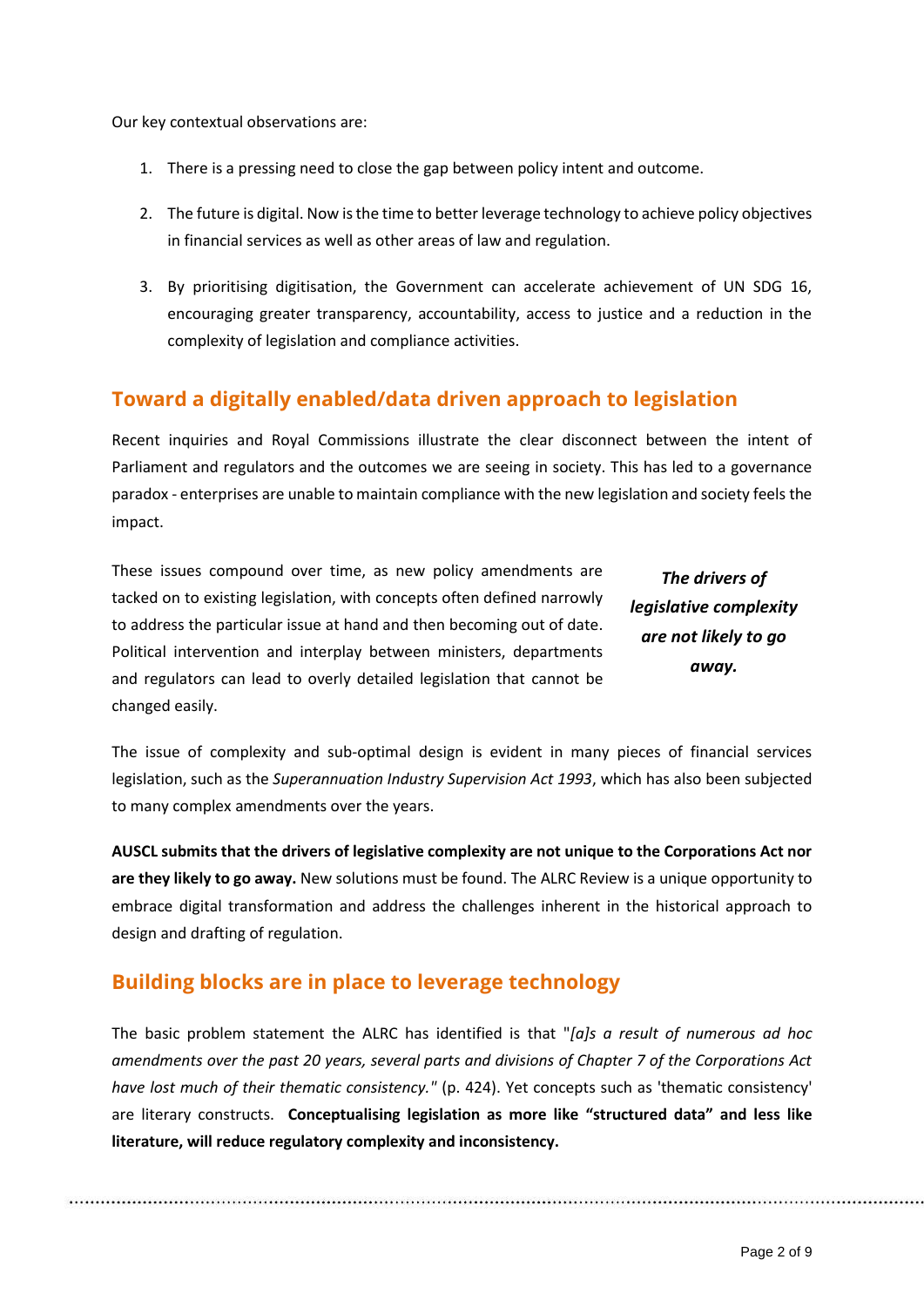In recent years, significant advances have been made in the field of computational law scholarship, automated textual analysis and other digital legal technology (often grouped under the expression, "Rules as Code"). The AUSCL submits that the key building blocks are largely in place for the Australian Government to leverage advancements in the field of Rules as Code in the regulatory design, drafting and publication processes.

*Key building blocks are largely in place to leverage Rules as Code in regulatory design, drafting and publication.*

Embedding technology within a legislative design framework will serve

a number of important functions, not least of which is improving regulatory design and drafting, but also facilitating downstream compliance by enabling the private sector to more easily access and ingest regulatory requirements into internal compliance systems and processes. Some examples are provided in the Annex.

The ALRC has taken some important steps in this direction with its data-driven analysis of the financial services legislation text. The background report on *Complexity and Legislative Design* illustrates the insights that can flow from automated textual analysis that treats words as items of data. Around the world there is a growing body of literature on the adoption of similar automated text analysis of laws and regulations, techniques which could be used dynamically to improve legislative design in Australia.

### **Recommendation to use XML does not go far enough**

AUSCL strongly agrees with the ALRC in its report *Improving the Navigability of Legislation* that publishing rules in a machine-readable format will facilitate Regtech compliance solutions.

Given the lack of public-sector leadership or standards, there are now many Regtech companies globally that translate legislation and rules into machine-readable formats for their clients on a proprietary basis. AUSTLII fills some portion of this gap in publishing fully HTML-based versions of legislation.

Australia has the expertise and capability to lead in the adoption of technology-based digital law solutions at the national, public-sector level. This would be fully consistent with the recommendations of the Select Committee on Australia as a Technology and Financial Centre.<sup>1</sup>

*Australia has the expertise and capability to lead in the adoption of technology-based digital law solutions at the national, publicsector level.*

<sup>1</sup> See *Second Interim Report* Recommendation 9: "that the Australian Government establish a Commonwealth 'Rules as Code' innovation hub." https://www.aph.gov.au/- /media/Committees/fintech\_cttee/second\_interim\_report.pdf?la=en&hash=CAF20E4390C048F8EE71C29D188 817618864D131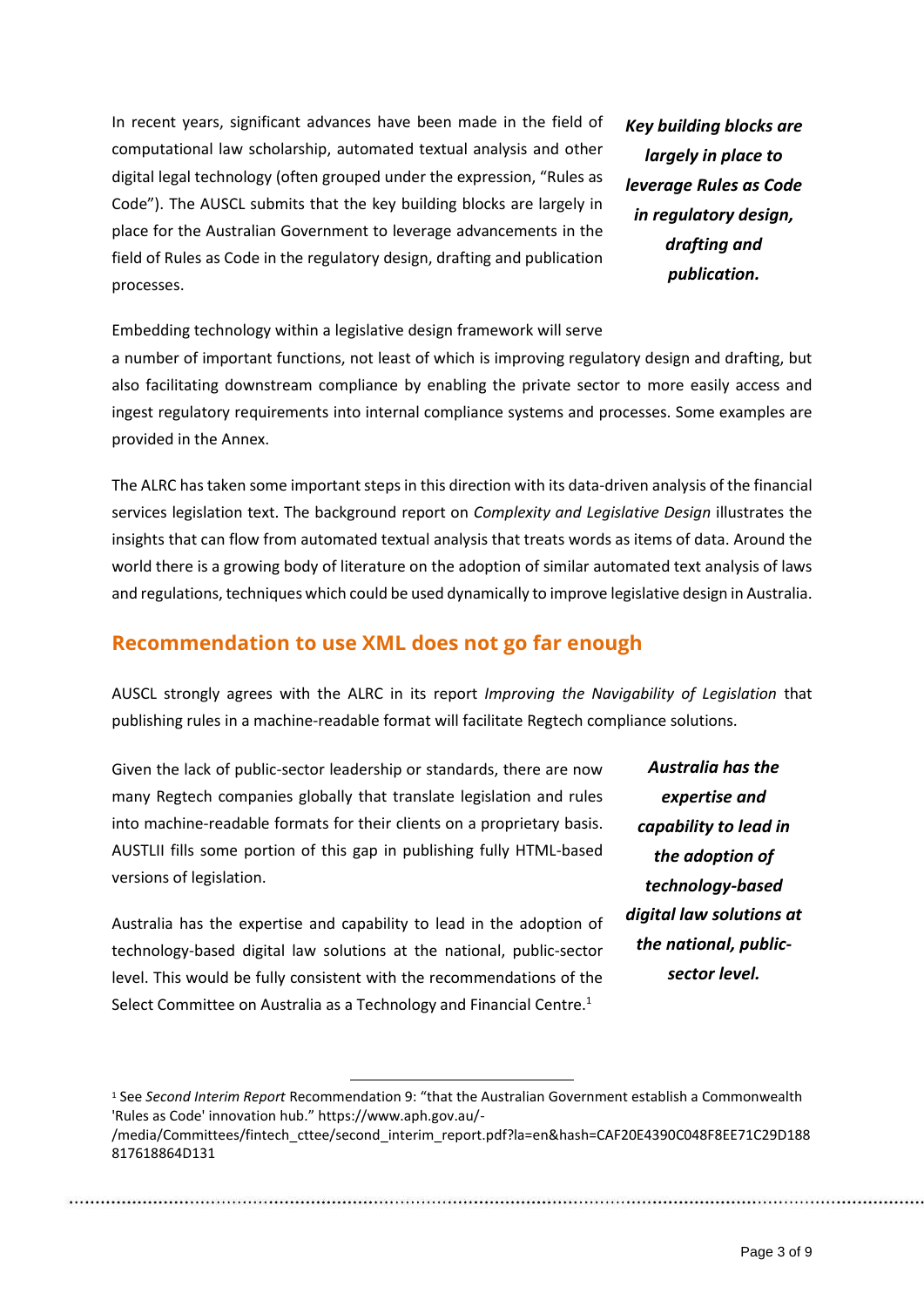Importantly, for the avoidance of doubt, this submission is not recommending a 'Rules as Code' approach with coded versions of legislation have equivalent status as traditional legislation. Instead, we believe that technology can be used as a supporting tool to allow drafters and regulators to improve the coherence, consistency, and clarity of their human-language instruments and to facilitate compliance and fulfilment of legislative intent.

Recommendation 1: That the ALRC urges the Government to fund and assign accountability to an agency or department (such as the Office of Parliamentary Counsel or the Digital Transformation Agency) to implement XML-formatted (or other international standard) publication of all federal legislation and subordinate instruments.

However, we believe that basic XML publication is only an initial step, and may not go far enough. There are different XML schemas that have been developed for legal drafting, and there are also more modern markup languages that could be considered.

At this time, our intent is not to recommend any specific technology, but to ensure that accountability and funding is provided to progress to the next stage.

Recommendation 2: That ALRC explicitly promote the use of digital legal technology in the drafting process to help avoid the current problems highlighted in its review of the Corporations Act.

As noted above, we are suggesting that the ALRC adopt a full-blown 'Rules as Code' objective. While the Rules as Code projects are providing useful outcomes and learnings for the long-term development of digital law, they are clearly not yet sufficiently standardised or scalable on a national level and could introduce new risks around transparency as well as up-front costs for Government.

An approach that integrates a markup language such as XML, and incorporates tools, taxonomies and standards to identify the key components of legislation as data elements would allow a more structured approach to drafting. Tagged legislative text could be ingested and managed dynamically through software products developed by Regtech companies or even end-users based on their particular objectives and needs.

Recommendation 3: That ALRC explores implementation of technology for all new legislation whereby definitions are managed through a public taxonomy or glossary of core legislative concepts, which are tagged in and linked to relevant legislation.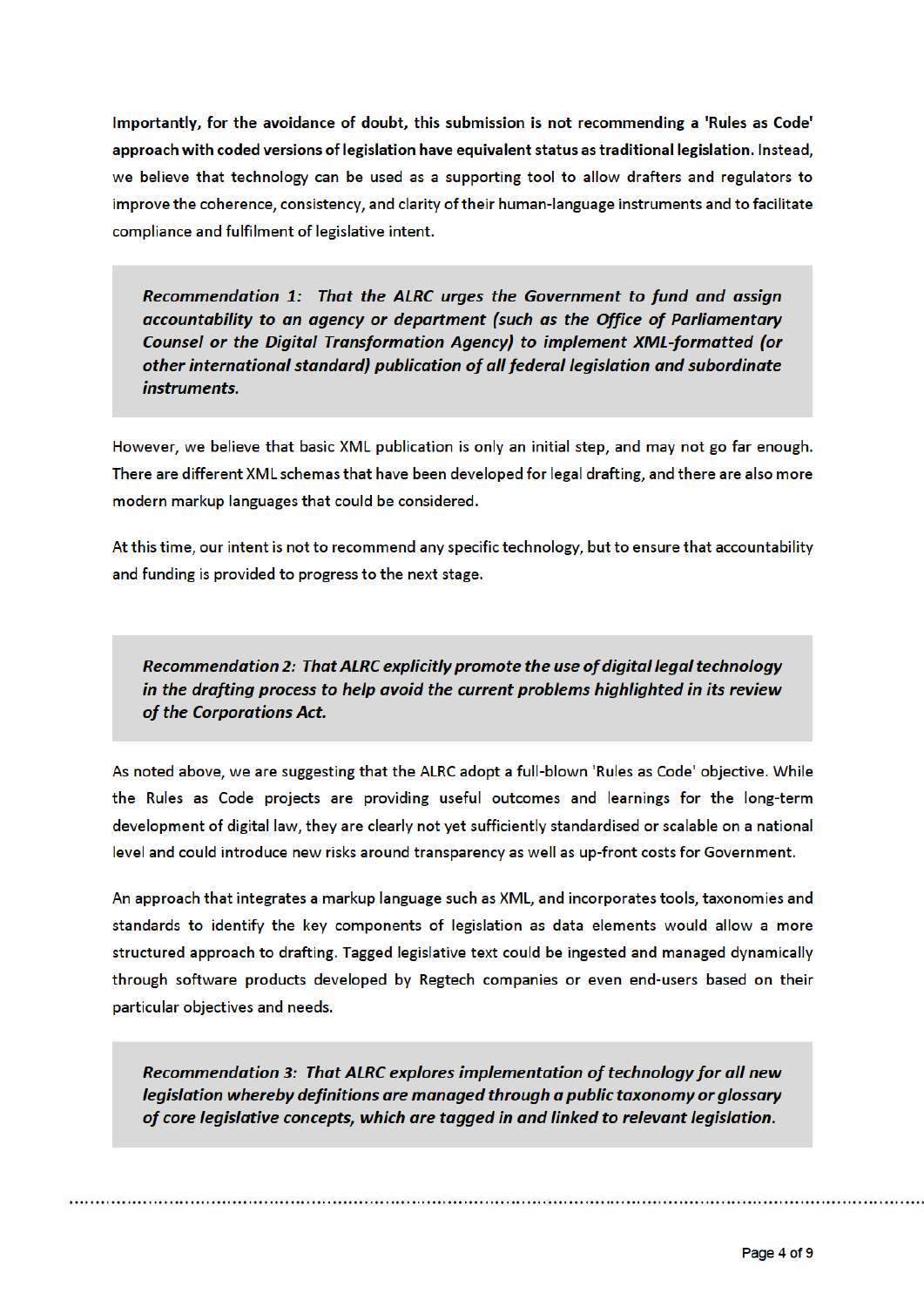Definitions of key terms in legislation are highlighted as a major issue within the ALRC's review. With definitions and other concepts such as obligations and exclusions converted to tagged textual data, inconsistencies and other pitfalls could be more readily flagged for drafters. Cross-references and downstream impacts on other provisions or laws could be more easily identified. Markups from prior versions would keep track of substantive changes to definitions, obligations and exclusions.

Tools to achieve this (such as standardised legal ontologies and ontology management software) are emerging around the world, although there is no consensus on the best approach. The ALRC Review and the subsequent redrafting of this huge body of law could be an important catalyst to reach agreement on a standardised approach and how to implement it in Australia.

# **The way forward**

There are a number of hurdles that will need to be overcome to implement and realise the benefits of technology-enabled legislation.

*First, this initiative needs to be driven by the public sector*, which alone makes laws, but no single agency currently has the mandate or funding to progress this work.

*Second, technology tools and standards do not exist, or exist only in proprietary offerings.* There are some open-source initiatives, but Government agencies will require fully supported tools that can be implemented at scale, with robust support and training available.

*Third, a framework and model for widespread adoption of digital legislation has not been articulated*. Most activities remain limited to basic XML and small-scale pilots.

*Finally, general principles for digital legislation tools to ensure they support key values such as transparency, compliance, efficiency, and integrity, have not been agreed.* There are a number of different approaches that could be adopted, and it is not clear which is best. Further dialogue is needed with all stakeholders, including policy-makers, legislative drafters, regulators, Regtech companies, regulated entities and the general public.

The ALRC's Review could help to drive progress across these areas by:

- 1. recommending Government funding be allocated to a specific agency to implement XMLbased legislation (such as the DTA or OPC);
- 2. proposing a concrete timeline for XML publication of legislation;
- 3. proposing a roadmap for trialling and adoption of more sophisticated digital legislation techniques and tools;
- 4. sponsoring a 'sandbox' to invite interested parties to test digital drafting and analysis techniques and tools on draft legislation (for example, the sample Chapter 7 text provided with the Interim Report); and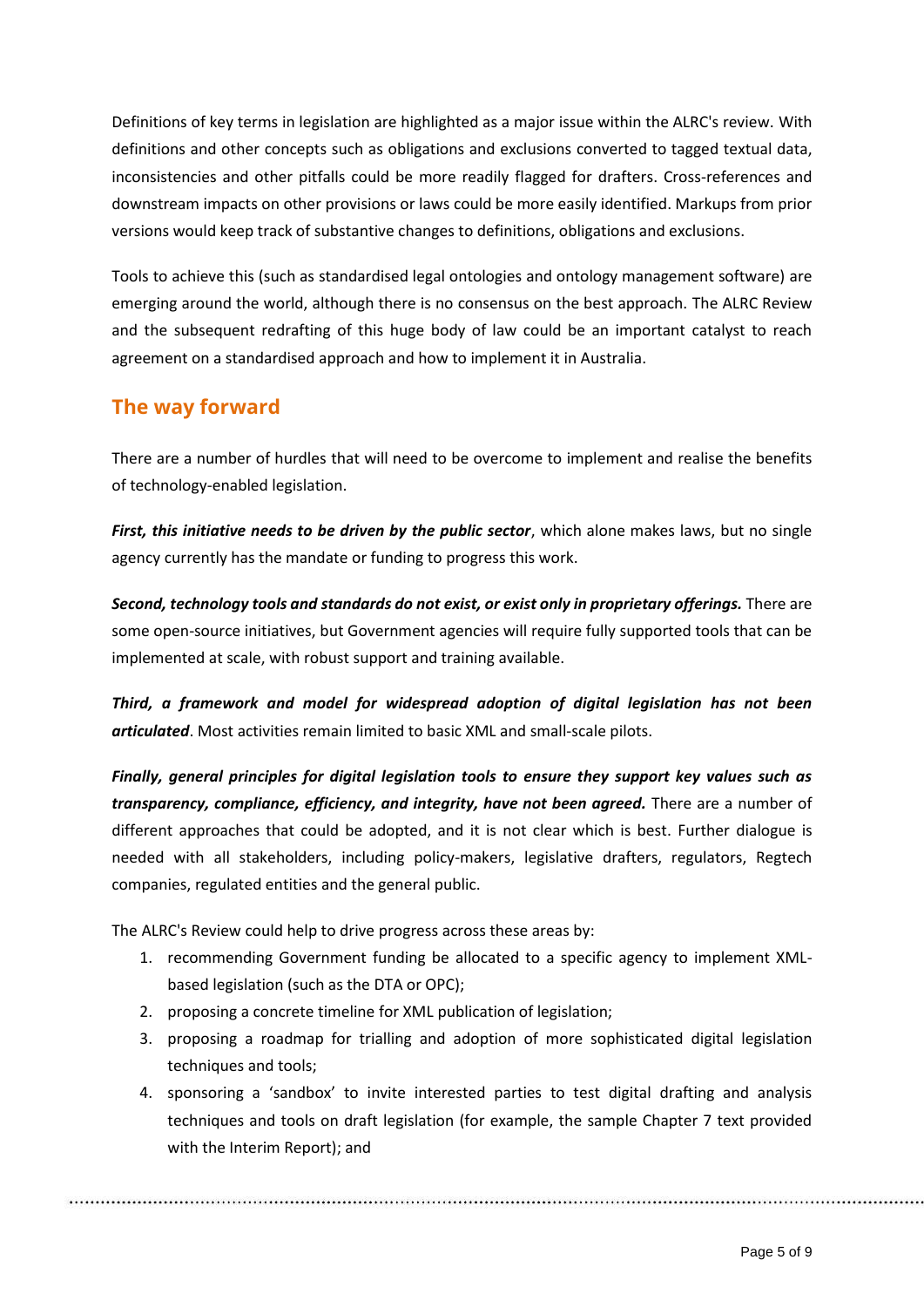5. convening a working group to develop high-level principles for digital publication of legislation.

The AUSCL would be happy to serve as a forum to bring together thought leaders and legislation digitisation practitioners within the public and private sectors to contribute to contribute their expertise.

## **Roundtable**

In furtherance to this submission, AUSCL invites the ALRC to a Roundtable with thought leaders from within AUSCL's extensive multidisciplinary digital law network. This Roundtable will give the ALRC the opportunity to explore ancillary opportunities and challenges. We will look forward to co-designing this Roundtable with the ALRC.

Recommendation 4: That ALRC enlists the assistance of AUSCL in co-desianing a roadmap for digital enablement within the Australian legislative framework.

AUSCL has run similar Roundtable sessions for the Department of Home Affairs and the Digital Transformation Agency to help capture expert and multi-disciplinary views on policy and legislative development, on subjects including Digital Identity, Artificial Intelligence, and Cybersecurity.

AUSCL plays an active role in promoting greater understanding of Rules as Code and has run a series of Masterclasses and webinars on Rules as Code and its application within legislative drafting through to compliance by design initiatives. On 15 March 2022, AUSCL will co-host the Rules as Code 2.0 Global Plenary with the UNSW Allens Hub for Technology, Law and Innovation featuring many of the field's experts from across the globe. Registration for the event is via https://rac2022.eventbrite.com.au. The ALRC and its staff and stakeholders are welcome to attend as our guests.

Contact Natalia Crnomarkovic, AUSCL Future Law Network Leader ïf you would like to discuss any aspect of this submission either in person or as a Roundtable discussion.

Yours sincerely.

**Marina Yastreboff President**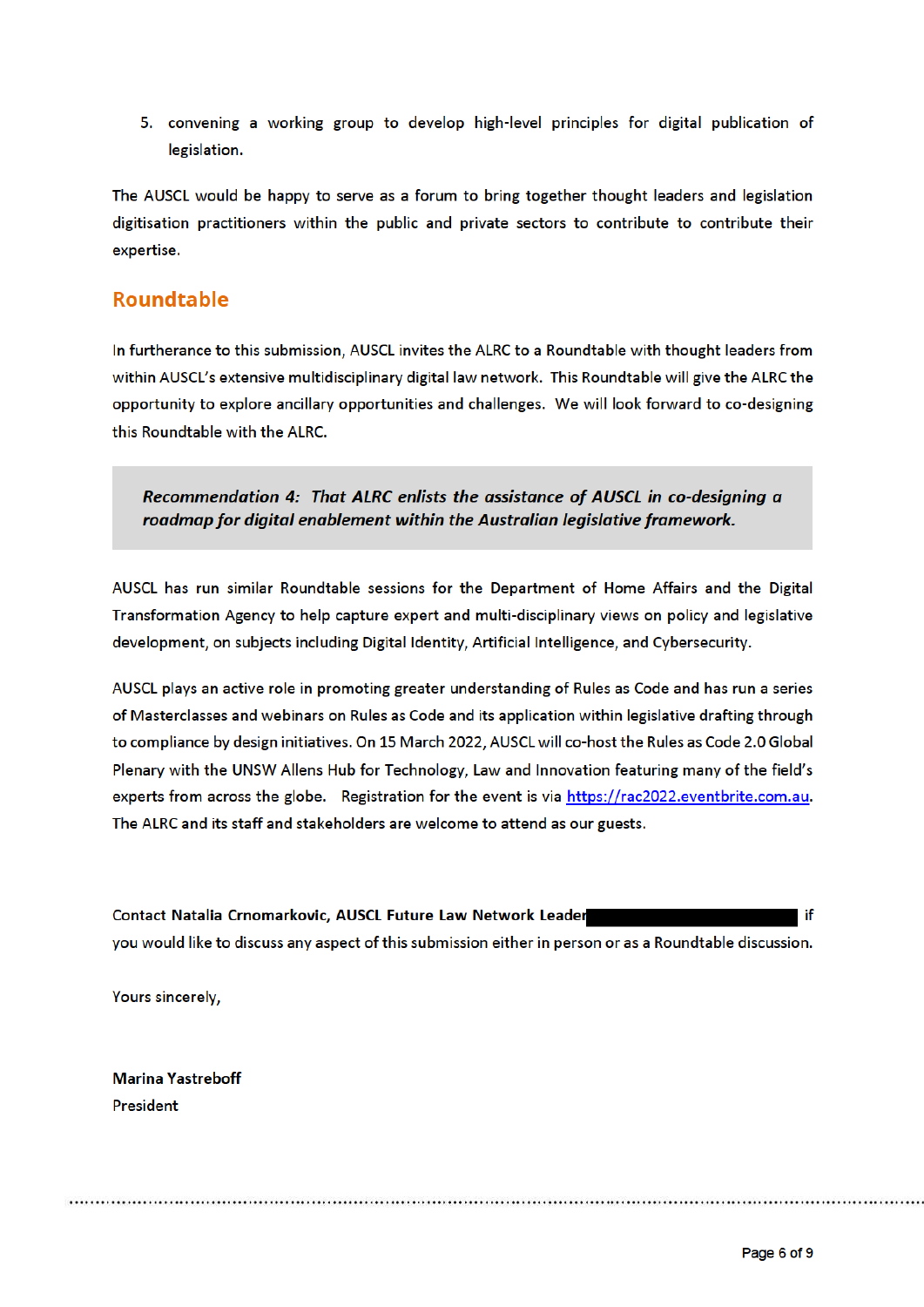on behalf of the Australasian Society for Computers & Law AUSCL Future Law Network and Policy Lab

### **With thanks to our authors:**

#### **Síobháine Slevin & Heidi Richards**

Members of the AUSCL Future Law Network Steering Committee

The authors' contribution is made in their personal capacity and does not necessarily represent the views of the author's employer, clients or workplace.

....................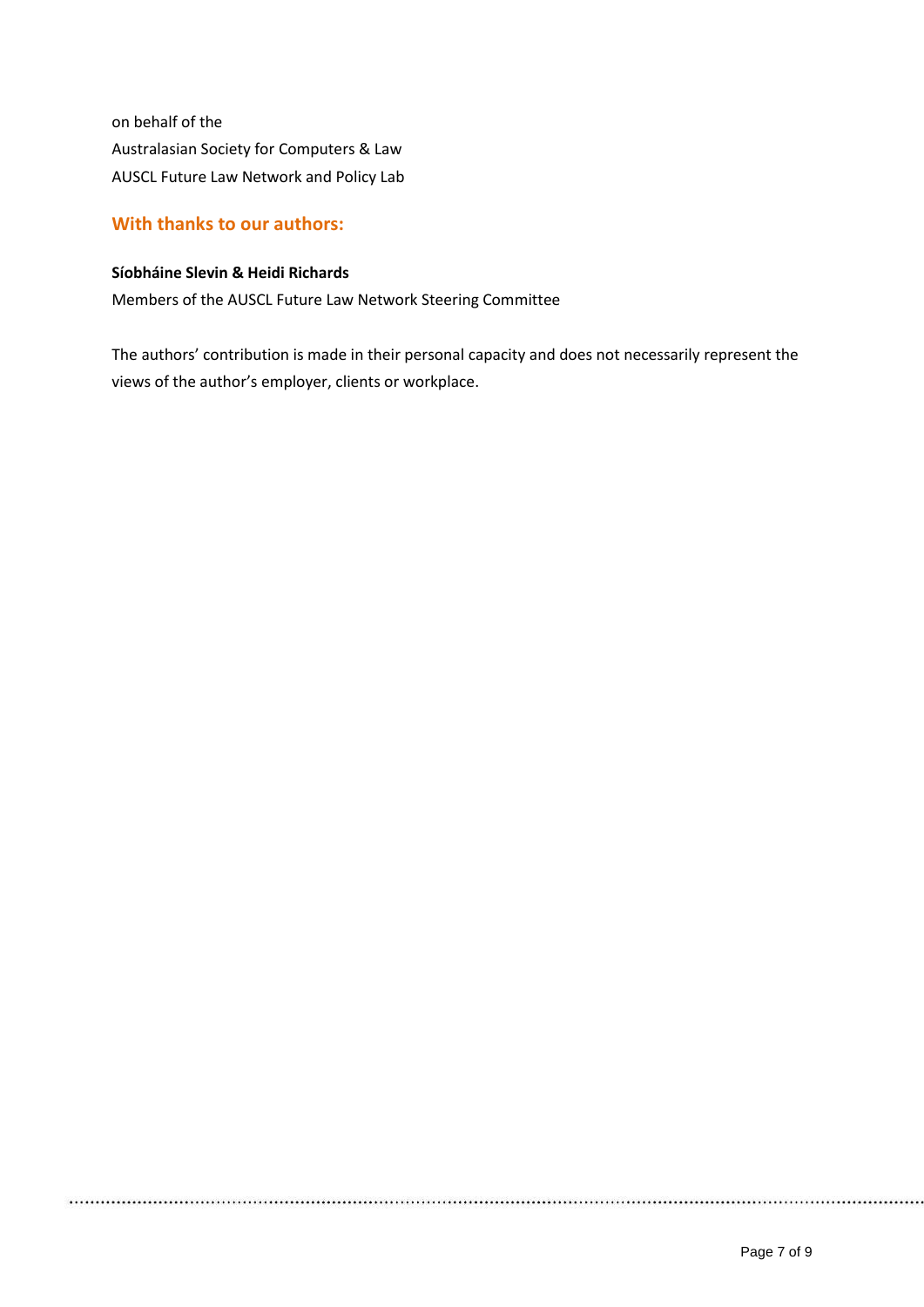## **Annex**

### **Prototype legislation for Chapter 7**

The ALRC's Prototype Legislation released for consultation in November 2021 could be used as a test case of how digital tools could aid in drafting and analysis of new legislation.

This excerpt of legislative drafting based on Chapter 7 contains essentially only two obligations:

- 1. A person who carries on a financial services business must hold an AFSL.
- 2. A person must give another person a PDS if the person issues a financial product to that other person.

The wording of these two obligations make up a tiny part of the overall legislative text and are buried deep within it. Most of the 20-pages of legislation deals with definitions, clarifications, inclusions and exclusions related to the underlying terms relevant for the obligations, such as:

- what are financial services
- what is financial services business
- where is the financial services business
- what are (and are not) financial products
- the different forms of providing, issuing, acquiring, selling of the financial products that require a PDS to be given
- which type of AFSL
- which other person
- when the PDS must be given.

A digital legislation approach could start with the two core obligations in their most basic form. The key defined terms used in the core obligations would be managed in a taxonomy tool, with each term linked through data mapping to those obligations and exclusions.

With appropriate front-end software tools, drafters could see whether they had dealt with all desired exclusions for a particular term as per their policy instructions, and understand whether this was consistent or inconsistent with how the same term has been addressed in other legislation.

Users of this legislative text could readily generate a list of obligations based on who they apply to, when they apply, etc. which could be ingested into internal compliance obligations registers.